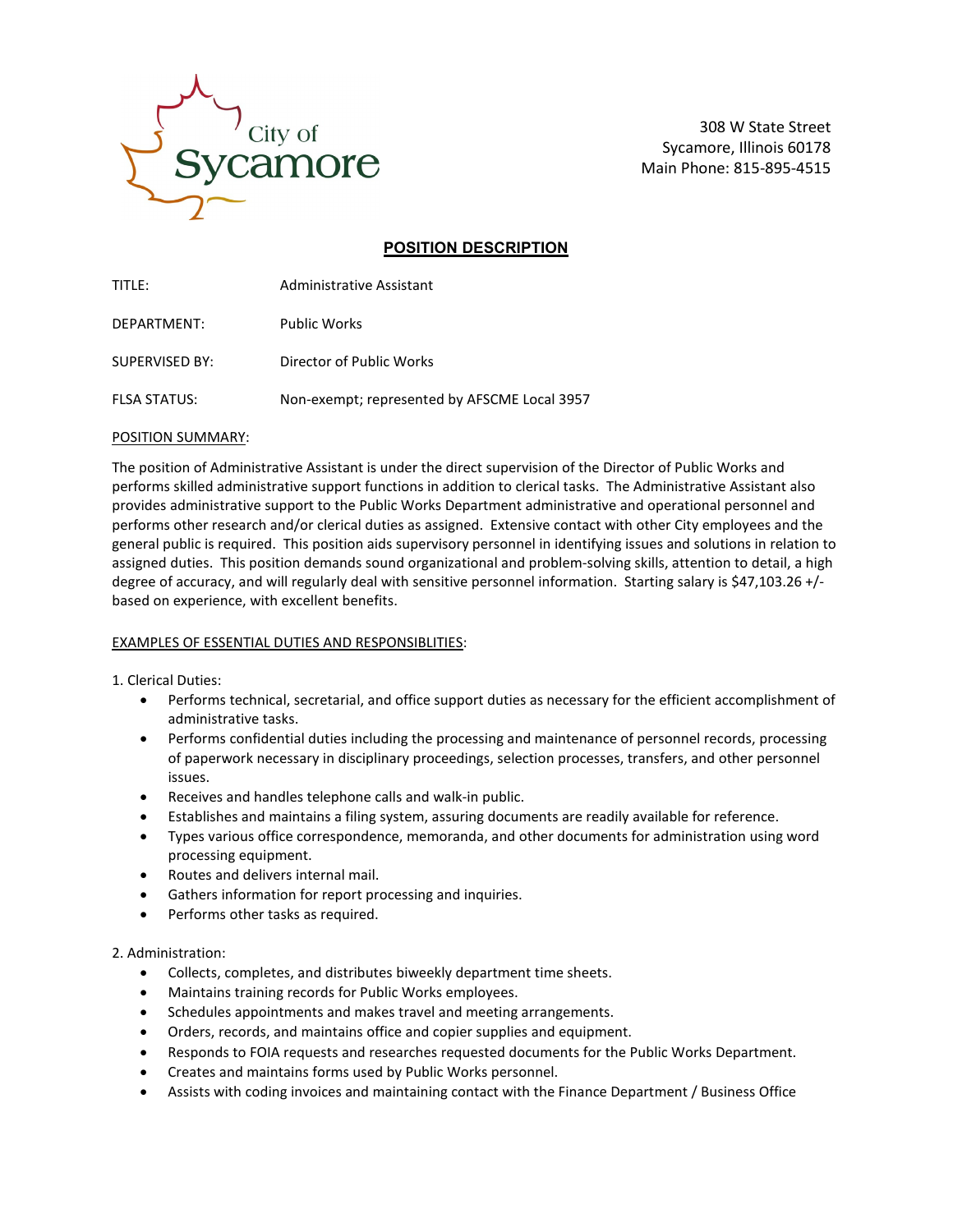## 3. Public Relations:

- Answers phones, including directing calls and/or taking messages.
- Assists the general public regarding a variety of inquiries.
- Acts in a public relations capacity and must be acquainted with departmental procedures and duties.

## 4. Computers:

- Utilizes and develops complex data-processing resources necessary for efficient department operations and management information.
- Updates, monitors, and serves as the administrator for the Public Works portions of the City's website.
- Enters and maintains information using the Work Order systems operated by the Department.
- Maintains departmental assets and vehicle information.
- Updates the Department's asset management system.

## 5. Special Projects:

- Responsible for the research of special projects assigned by the Director of Public Works.
- Monitors for compliance with established evaluation procedures, project deadlines, administrative directives, and special orders for the Department.

## ESSENTIAL KNOWLEDGE AND ABILITIES REQUIRED:

- Knowledge of office principles, including telephone etiquette and customer service.
- Extensive knowledge of the operating procedures of the Department and its personnel.
- Strong verbal and written communication skills, including office terminology, office procedures, spelling and grammar.
- Knowledge of general office equipment and personal computers, including Microsoft Office (Word, Excel).
- Ability to understand and follow complex oral and written instructions.
- Ability to establish effective working relationships with employees and public.
- Ability to maintain professional composure when confronted by stressful situations
- Ability to maintain confidentiality, discretion, and diplomacy when handling departmental needs.
- A high level of problem-solving ability, self-initiative, and a willingness to work a majority of the time without direct supervision.
- The ability to analyze situations and make decisions that are consistently in line with the Department's mission, goals, and objectives.
- Ability to work a 40-hour work week with occasional overtime.

### EDUCATION, EXPERIENCE AND TRAINING:

### **Education**

- High School diploma or equivalent is required.
- Supplemental course work or training in clerical skills is desired.

### **Experience**

• Two years of data entry, administrative/clerical, or related work is required.

## PHYSICAL DEMANDS/WORK ENVIRONMENT CONDITIONS:

The physical demands and work environment conditions described here are representative of those that must be met by an employee to successfully perform the essential functions of this job. Reasonable accommodations may be made to enable individuals with disabilities to perform the essential functions.

While performing the duties of this position, employees are regularly required to sit; talk or hear, in person and by telephone; use hands to finger, handle, feel or operate computers and other office equipment; and to reach with hands or arms. Employees are required to walk, kneel, stoop, climb and stand and lift up to 20 pounds of force occasionally, and the use of arm/or leg controls that require exertion of forces greater than that for sedentary